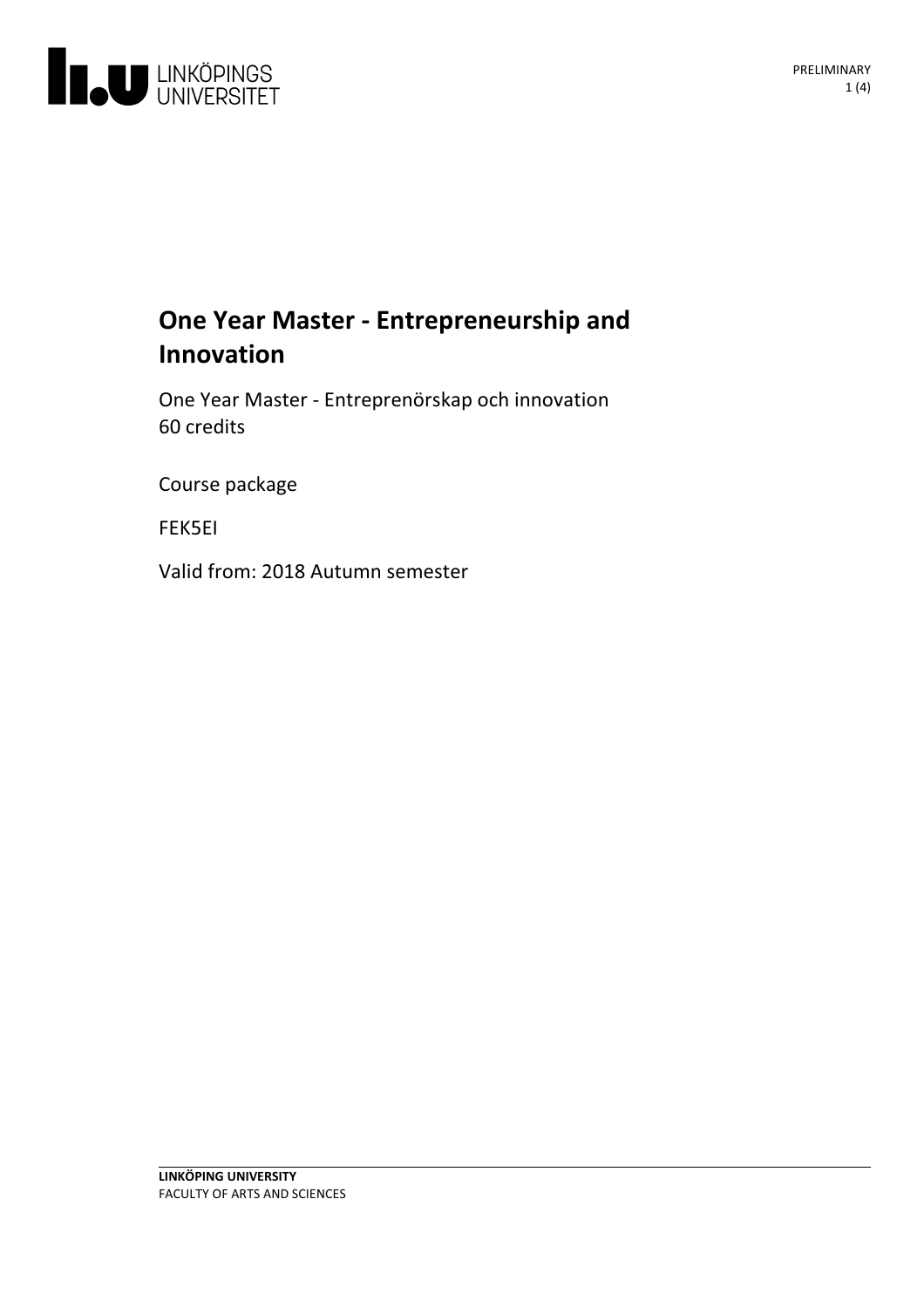| <b>Determined by</b>                                                                               | <b>Main field of study</b>                      |                               |
|----------------------------------------------------------------------------------------------------|-------------------------------------------------|-------------------------------|
| Course and Programme Syllabus Board Business Administration<br>at the Faculty of Arts and Sciences |                                                 |                               |
| Date determined                                                                                    | Course level                                    | Progressive<br>specialisation |
|                                                                                                    | Second cycle                                    | A <sub>1</sub> N              |
| <b>Revised by</b>                                                                                  | Disciplinary domain                             |                               |
|                                                                                                    | Social sciences                                 |                               |
| <b>Revision date</b>                                                                               | Subject group<br><b>Business Administration</b> |                               |
|                                                                                                    |                                                 |                               |
| <b>Offered first time</b>                                                                          | Offered for the last time                       |                               |
| Autumn semester 2018                                                                               |                                                 |                               |
| <b>Department</b>                                                                                  | <b>Replaced by</b>                              |                               |
| Institutionen för ekonomisk och<br>industriell utveckling                                          |                                                 |                               |

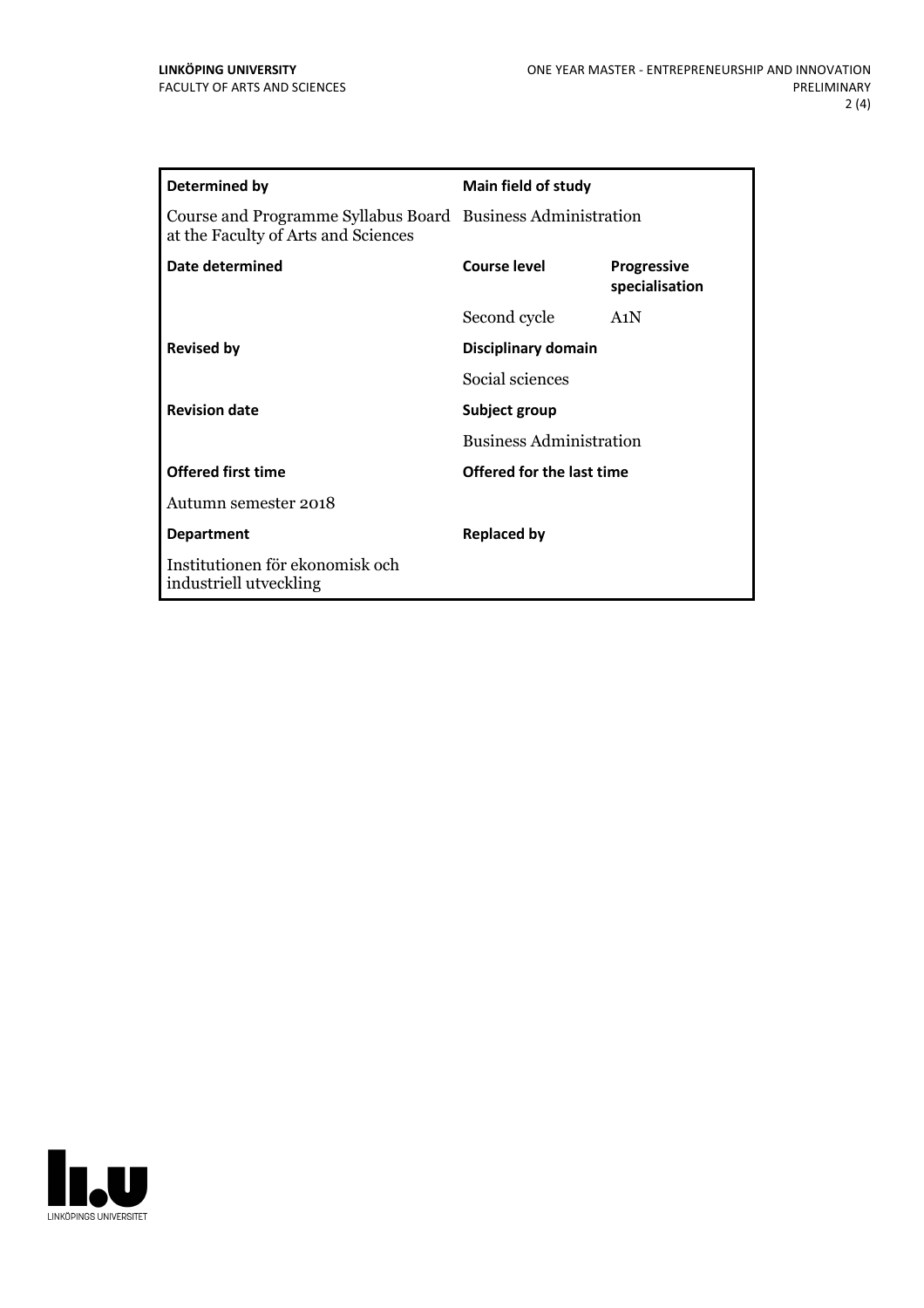#### Entry requirements

- Bachelor's degree equivalent to a Swedish Kandidatexamen in in Business Administration
- English corresponding to the level of English in Swedish upper secondary education (Engelska 6)
- Swedish corresponding to the level of Swedish in Swedish upper secondary education (Svenska 3)

### Examination

If special circumstances prevail, and if it is possible with consideration of the nature of the compulsory component, the examiner may decide to replace the compulsory component with another equivalent component.

If the LiU coordinator for students with disabilities has granted a student the right to an adapted examination for a written examination in an examination hall, the student has the right to it.

If the coordinator has recommended for the student an adapted examination or alternative form of examination, the examiner may grant this if the examiner assesses that it is possible, based on consideration of the course objectives.

An examiner may also decide that an adapted examination or alternative form of examination if the examiner assessed that special circumstances prevail, and the examiner assesses that it is possible while maintaining the objectives of the course.

Students failing an exam covering either the entire course or part of the course twice are entitled to have a new examiner appointed for the reexamination.

Students who have passed an examination may not retake it in order to improve their grades.

#### Grades

Three-grade scale, U, G, VG